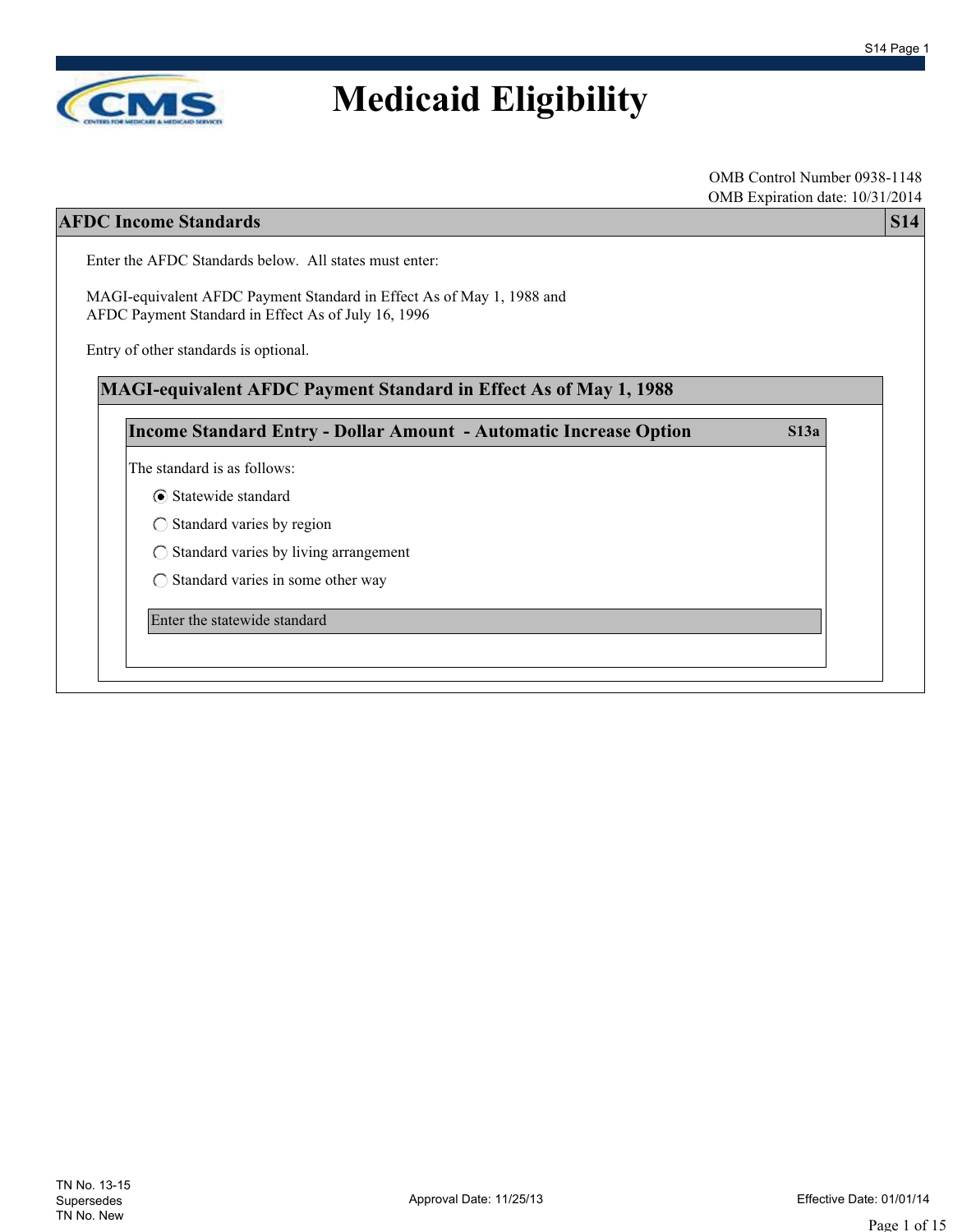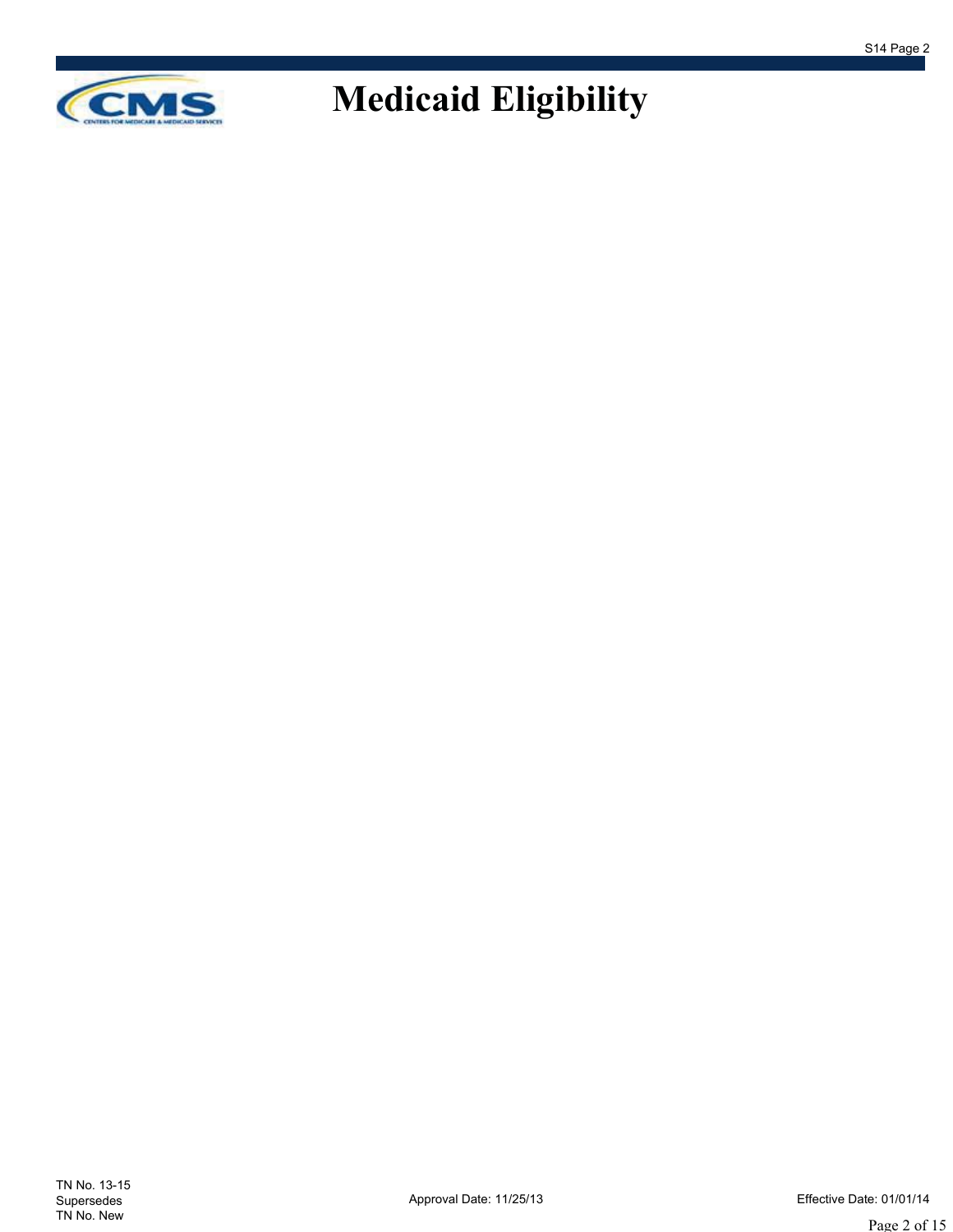

|            | Household size   | Standard (\$) |                 |
|------------|------------------|---------------|-----------------|
| Ł          | 1                | 317           | X               |
| ╊          | $\overline{c}$   | 404           | X               |
| ╈          | 3                | 467           | X               |
| ╊          | $\overline{4}$   | 530           | X               |
|            | 5                | 593           | X               |
| ٠          | 6                | 655           | X               |
| ╊          | $\boldsymbol{7}$ | 718           | X               |
| ╈          | 8                | 781           | X               |
| ۰          | 9                | 844           | X               |
|            | 10               | 906           | X               |
| t          | 11               | 969           | X               |
| Ł          | 12               | 1,032         | X               |
| ╈          | 13               | 1,094         | X               |
| ╊          | 14               | 1,157         | X               |
|            | 15               | 1,220         | X               |
| ۰          | 16               | 1,282         | X               |
| ш          | 17               | 1,345         | Y               |
| ╈          | 18               | 1,408         | X               |
| Ŧ          | 19               | 1,470         | X               |
|            | 20               | 1,533         | X               |
| $\ddagger$ | 21               | 1,596         | X               |
|            | 22               | 1,659         | X               |
| ╈          | 23               | 1,721         | X               |
|            | 24               | 1,784         | X               |
|            | 25               | 1,847         | <b>Algripva</b> |

| Additional incremental amount               |  |
|---------------------------------------------|--|
| $\bullet$ Yes $\quad$ $\bigcirc$ No $\quad$ |  |
|                                             |  |
| Increment amount $\int$ 63                  |  |
|                                             |  |
|                                             |  |
|                                             |  |
|                                             |  |
|                                             |  |
|                                             |  |
|                                             |  |
|                                             |  |
|                                             |  |
|                                             |  |
|                                             |  |
|                                             |  |
|                                             |  |
|                                             |  |
|                                             |  |
|                                             |  |
|                                             |  |
|                                             |  |
|                                             |  |
|                                             |  |
|                                             |  |
|                                             |  |
|                                             |  |
|                                             |  |
|                                             |  |
|                                             |  |
|                                             |  |
|                                             |  |
|                                             |  |
|                                             |  |
|                                             |  |
|                                             |  |
|                                             |  |
|                                             |  |
|                                             |  |
|                                             |  |
|                                             |  |
|                                             |  |
|                                             |  |

 $TN$  No.  $13-15$ Supersedes TN No. |New

 $\epsilon$ al Date: 11/25/13  $\epsilon$  Date: 01/01/14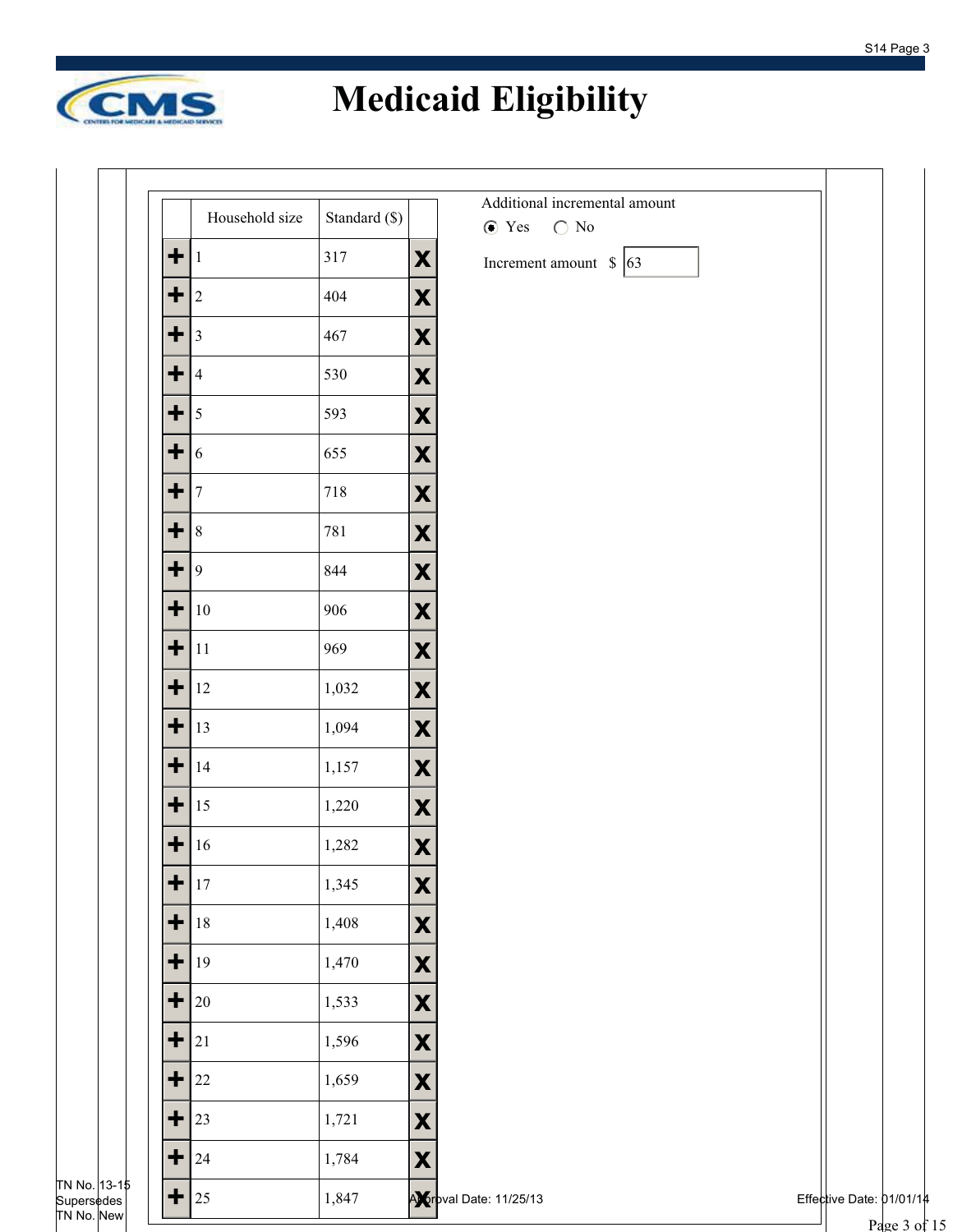

The dollar amounts increase automatically each year

 $\bigcirc$  Yes  $\bigcirc$  No

#### **AFDC Payment Standard in Effect As of July 16, 1996**

#### **Income Standard Entry - Dollar Amount - Automatic Increase Option S13a**

The standard is as follows:

- Statewide standard
- $\bigcirc$  Standard varies by region
- $\bigcirc$  Standard varies by living arrangement
- $\bigcirc$  Standard varies in some other way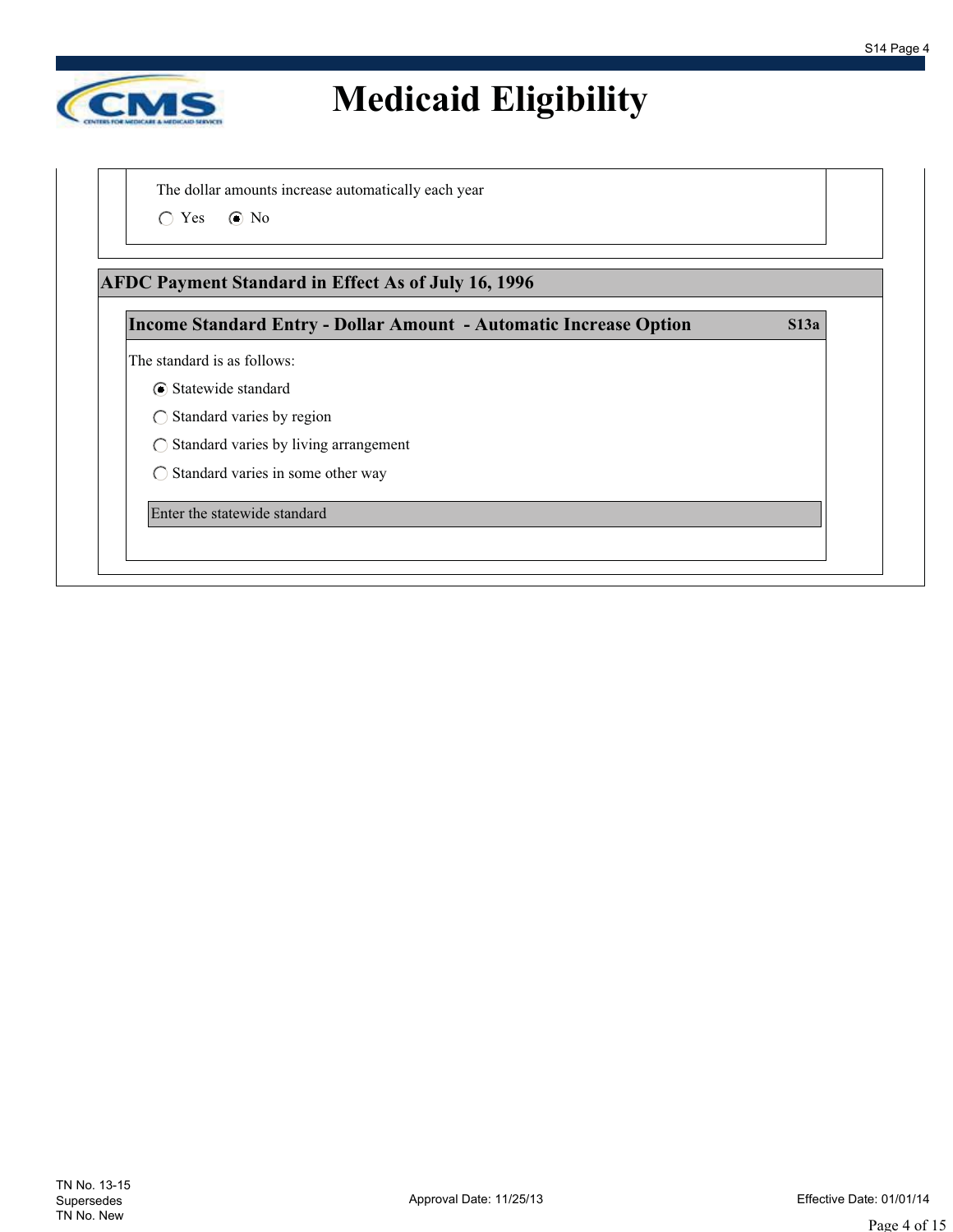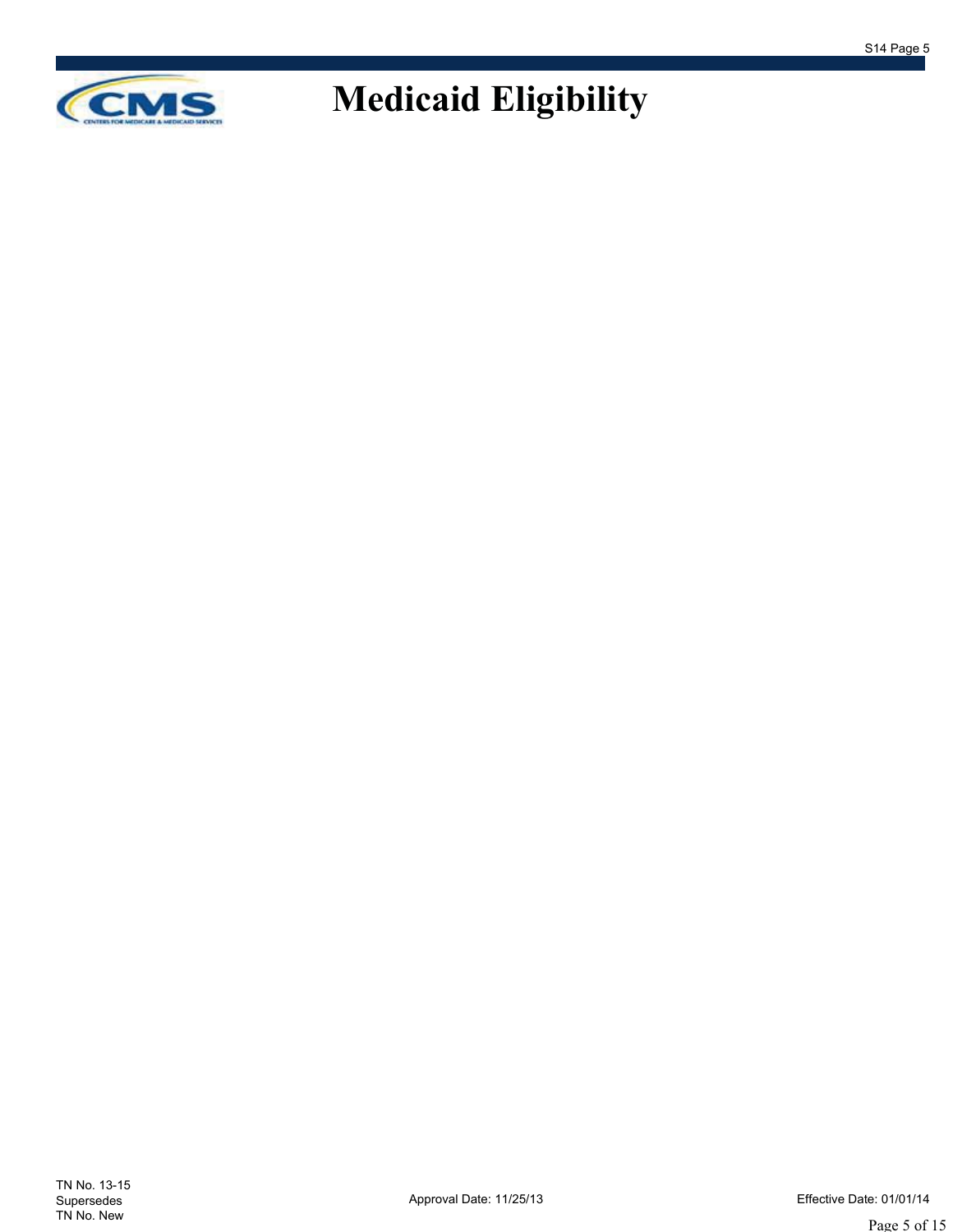

# **Medicaid Eligibility**

|         | Household size  | Standard (\$) | Additional incremental amount<br>$\odot$ No<br>$\bigcirc$ Yes |
|---------|-----------------|---------------|---------------------------------------------------------------|
| $\div$  | $\vert$ 1       | 304           | $\boldsymbol{\mathsf{X}}$<br>Increment amount \$              |
| $+ $    | $\vert$ 2       | 380           | $\mathbf{x}$                                                  |
| $\div$  | $\vert 3 \vert$ | 430           | $\boldsymbol{\mathsf{X}}$                                     |
| $\div$  | $\overline{4}$  | 478           | $\boldsymbol{\mathsf{X}}$                                     |
| $\div$  | 5               | 528           | $\mathbf{X}$                                                  |
| $\div$  | 6               | 578           | $\mathbf{X}$                                                  |
| $\div$  | $\overline{7}$  | 627           | $\mathbf{X}$                                                  |
| $\div$  | $\overline{8}$  | 675           | X                                                             |
| $\div$  | $\overline{9}$  | 724           | X                                                             |
| $\div$  | 10              | 773           | $\mathbf{X}$                                                  |
| $\div$  | $11\,$          | 822           | $\mathbf{x}$                                                  |
| $\pm  $ | 12              | 872           | $\boldsymbol{\mathsf{X}}$                                     |
| $\div$  | 13              | 920           | $\boldsymbol{\mathsf{X}}$                                     |
| $\div$  | 14              | 969           | $\boldsymbol{\mathsf{X}}$                                     |
| $\pm$   | 15              | 1,018         | $\boldsymbol{\mathsf{X}}$                                     |
| $\div$  | 16              | 1,069         | $\mathbf{X}$                                                  |
| $+ $    | <sup>17</sup>   | 1,115         | $\boldsymbol{\mathsf{X}}$                                     |
| $+ $    | 18              | 1,164         | X                                                             |
|         | $+$ 19          | 1,213         | X                                                             |
|         | $+$ 20          | 1,263         | $\boldsymbol{\mathsf{X}}$                                     |
| $\div$  | 21              | 1,311         | $\boldsymbol{\mathsf{X}}$                                     |
| $+ $    | 22              | 1,359         | $\boldsymbol{\mathsf{X}}$                                     |
| $\div$  | 23              | 1,409         | X                                                             |
| $\div$  | 24              | 1,457         | $\boldsymbol{\mathsf{X}}$                                     |
| $\pm  $ | 25              | 1,506         | Approval Date: 11/25/13<br>Effective Da                       |

te: 01/01/14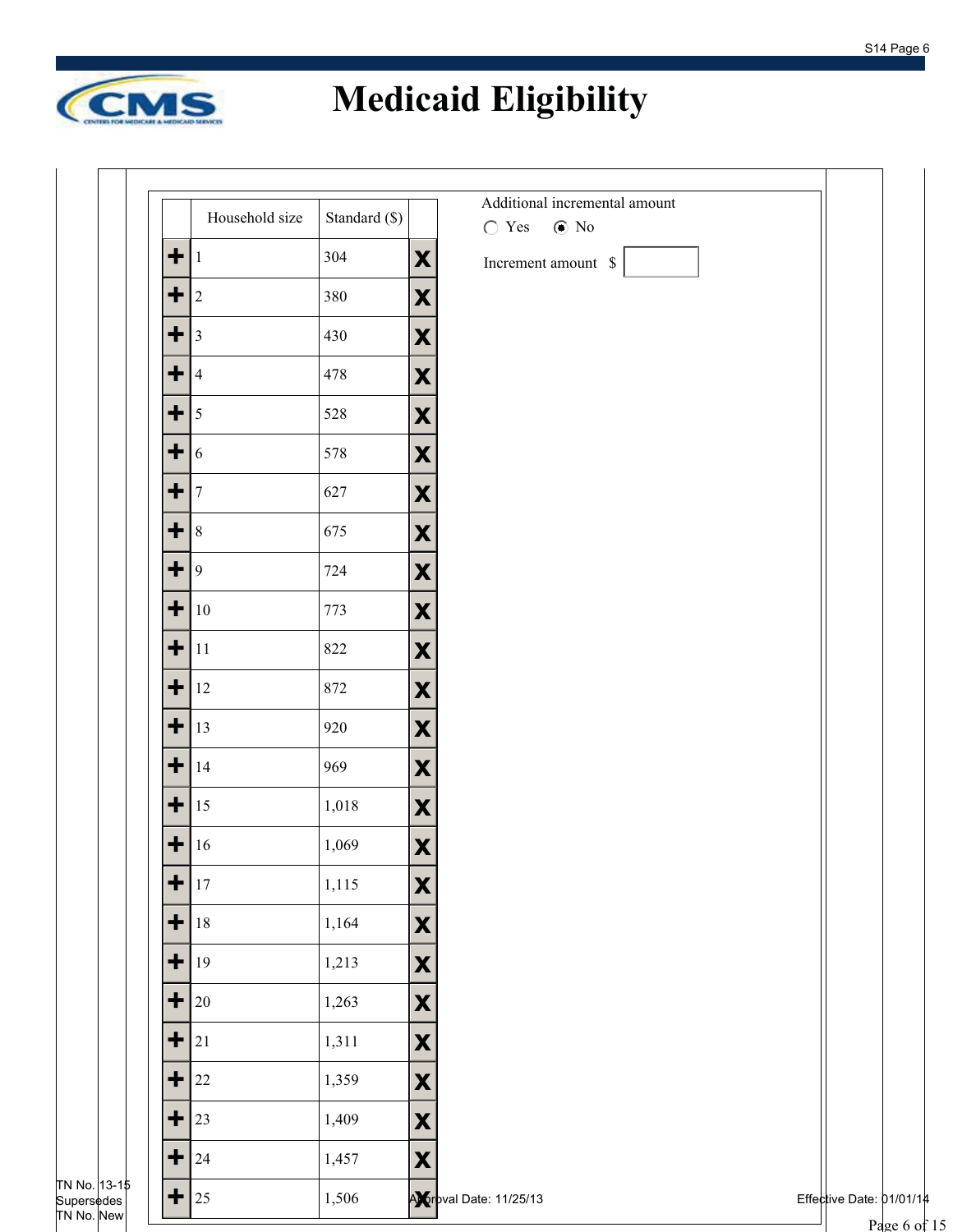

The dollar amounts increase automatically each year

 $\bigcirc$  Yes  $\bigcirc$  No

#### **MAGI-equivalent AFDC Payment Standard in Effect As of July 16, 1996**

#### **Income Standard Entry - Dollar Amount - Automatic Increase Option S13a**

The standard is as follows:

- Statewide standard
- $\bigcirc$  Standard varies by region
- $\bigcirc$  Standard varies by living arrangement
- $\bigcirc$  Standard varies in some other way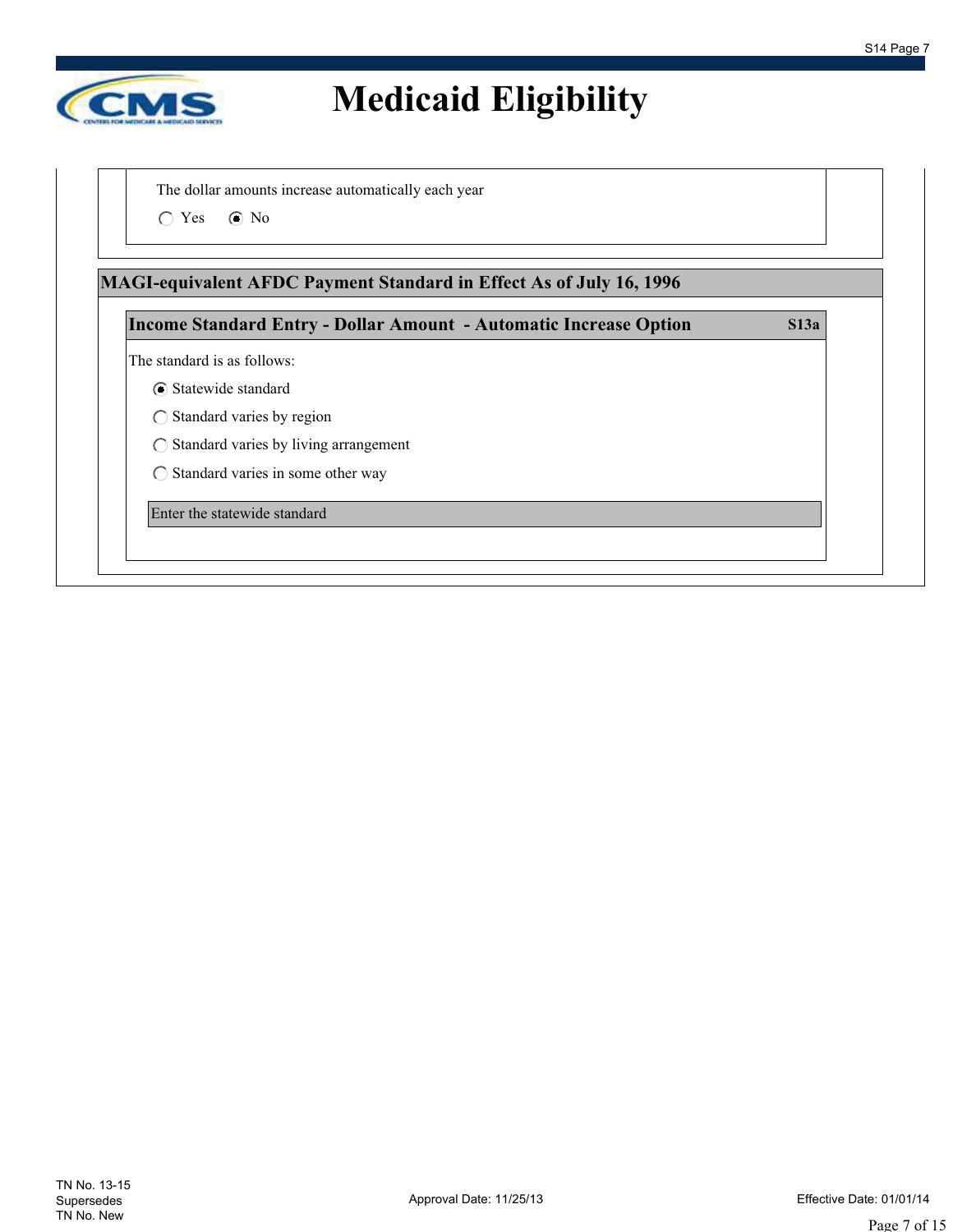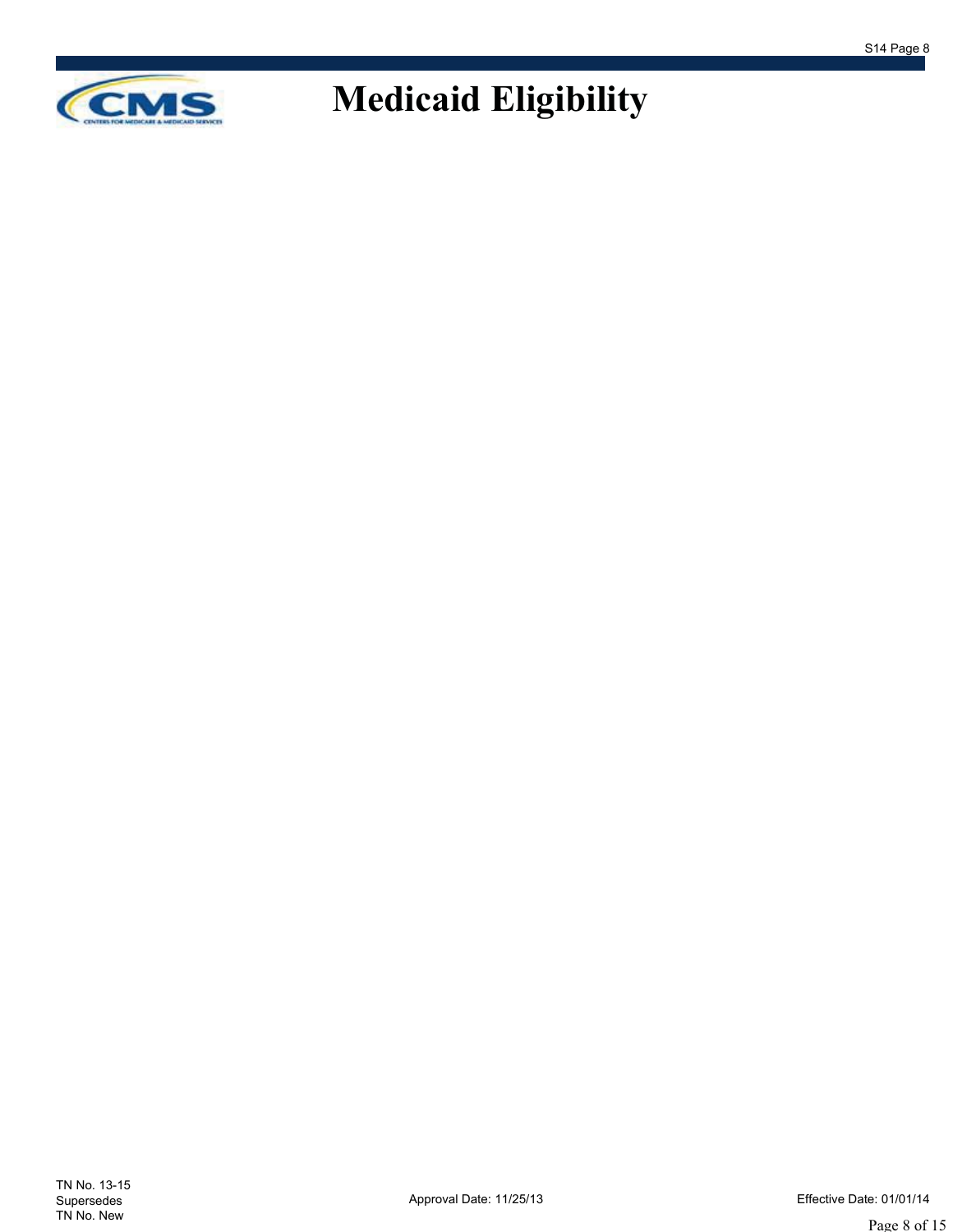

# **Medicaid Eligibility**

|                      | Household size   | Standard (\$) | Additional incremental amount<br>$\bigcirc$ Yes<br>$\odot$ No |
|----------------------|------------------|---------------|---------------------------------------------------------------|
| $\ddot{}$            | $\mathbf{1}$     | 382           | X<br>Increment amount \$                                      |
| $\div$               | $\sqrt{2}$       | 484           | $\boldsymbol{\mathsf{X}}$                                     |
| $\div$               | $\mathfrak{Z}$   | 561           | X                                                             |
| $\ddot{}$            | $\overline{4}$   | 636           | $\boldsymbol{\mathsf{X}}$                                     |
| $\ddot{\phantom{1}}$ | $\sqrt{5}$       | 713           | $\boldsymbol{\mathsf{X}}$                                     |
| $\ddot{}$            | 6                | 790           | $\boldsymbol{\mathsf{X}}$                                     |
| $\ddot{}$            | $\boldsymbol{7}$ | 865           | $\boldsymbol{\mathsf{X}}$                                     |
| $\div$               | $\,8\,$          | 940           | X                                                             |
| $\ddot{\phantom{1}}$ | $\overline{9}$   | 1,016         | $\boldsymbol{\mathsf{X}}$                                     |
| $\ddot{}$            | $10\,$           | 1,092         | X                                                             |
| $\ddot{}$            | $11\,$           | 1,167         | $\boldsymbol{\mathsf{X}}$                                     |
| $\div$               | $12\,$           | 1,244         | $\boldsymbol{\mathsf{X}}$                                     |
| $\div$               | 13               | 1,319         | $\boldsymbol{\mathsf{X}}$                                     |
| $\ddot{\phantom{1}}$ | 14               | 1,395         | $\boldsymbol{\mathsf{X}}$                                     |
| $\div$               | 15               | 1,471         | X                                                             |
| $\div$               | 16               | 1,548         | $\boldsymbol{\mathsf{X}}$                                     |
| $\ddot{}$            | $17\,$           | 1,621         | X                                                             |
| $\div$               | 18               | 1,697         | $\boldsymbol{\mathsf{X}}$                                     |
| $\pm  $              | 19               | 1,773         | $\boldsymbol{\mathsf{X}}$                                     |
| $\pm$                | 20               | 1,850         | $\boldsymbol{\mathsf{X}}$                                     |
| $\ddot{}$            | 21               | 1,924         | $\boldsymbol{\mathsf{X}}$                                     |
| ٠                    | 22               | 1,999         | $\boldsymbol{\mathsf{X}}$                                     |
| ╈                    | 23               | 2,076         | $\boldsymbol{\mathsf{X}}$                                     |
| $\div$               | $24\,$           | 2,151         | $\boldsymbol{\mathsf{X}}$                                     |

Approval Date: 11/25/13 Effective Date: 01/01/14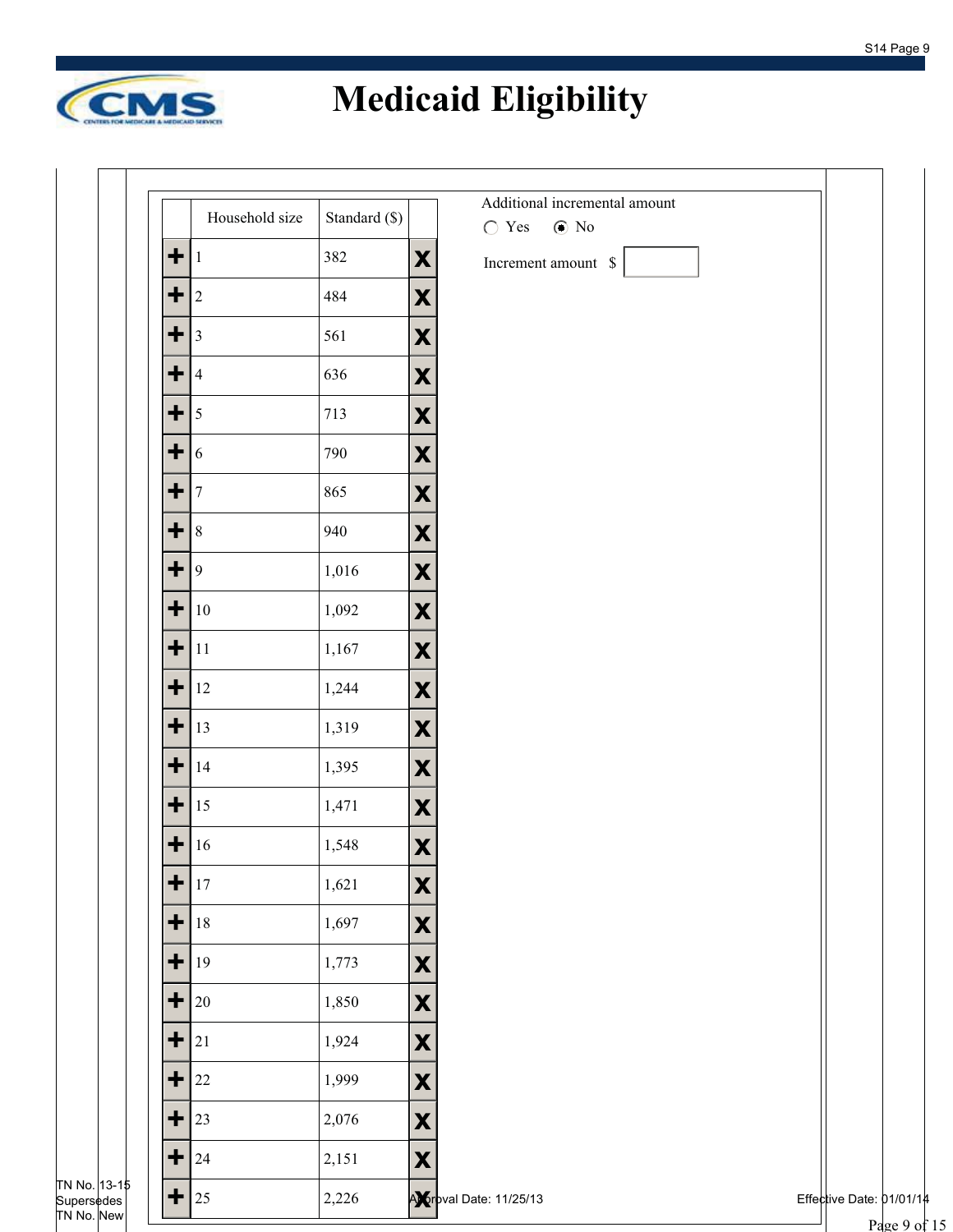

The dollar amounts increase automatically each year

 $\bigcirc$  Yes  $\bigcirc$  No

#### **AFDC Need Standard in Effect As of July 16, 1996**

#### **Income Standard Entry - Dollar Amount - Automatic Increase Option S13a**

The standard is as follows:

- Statewide standard
- $\bigcirc$  Standard varies by region
- $\bigcirc$  Standard varies by living arrangement
- $\bigcirc$  Standard varies in some other way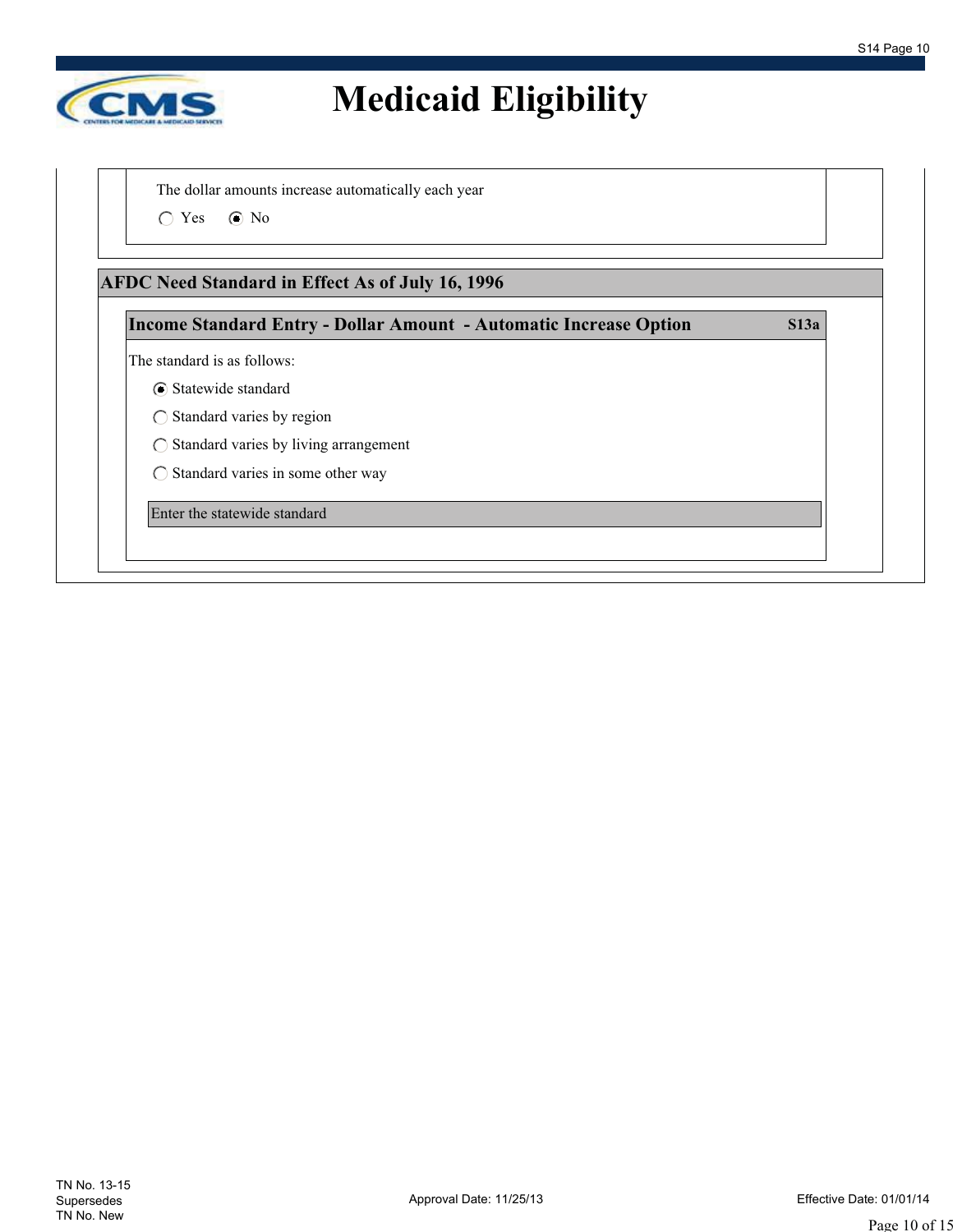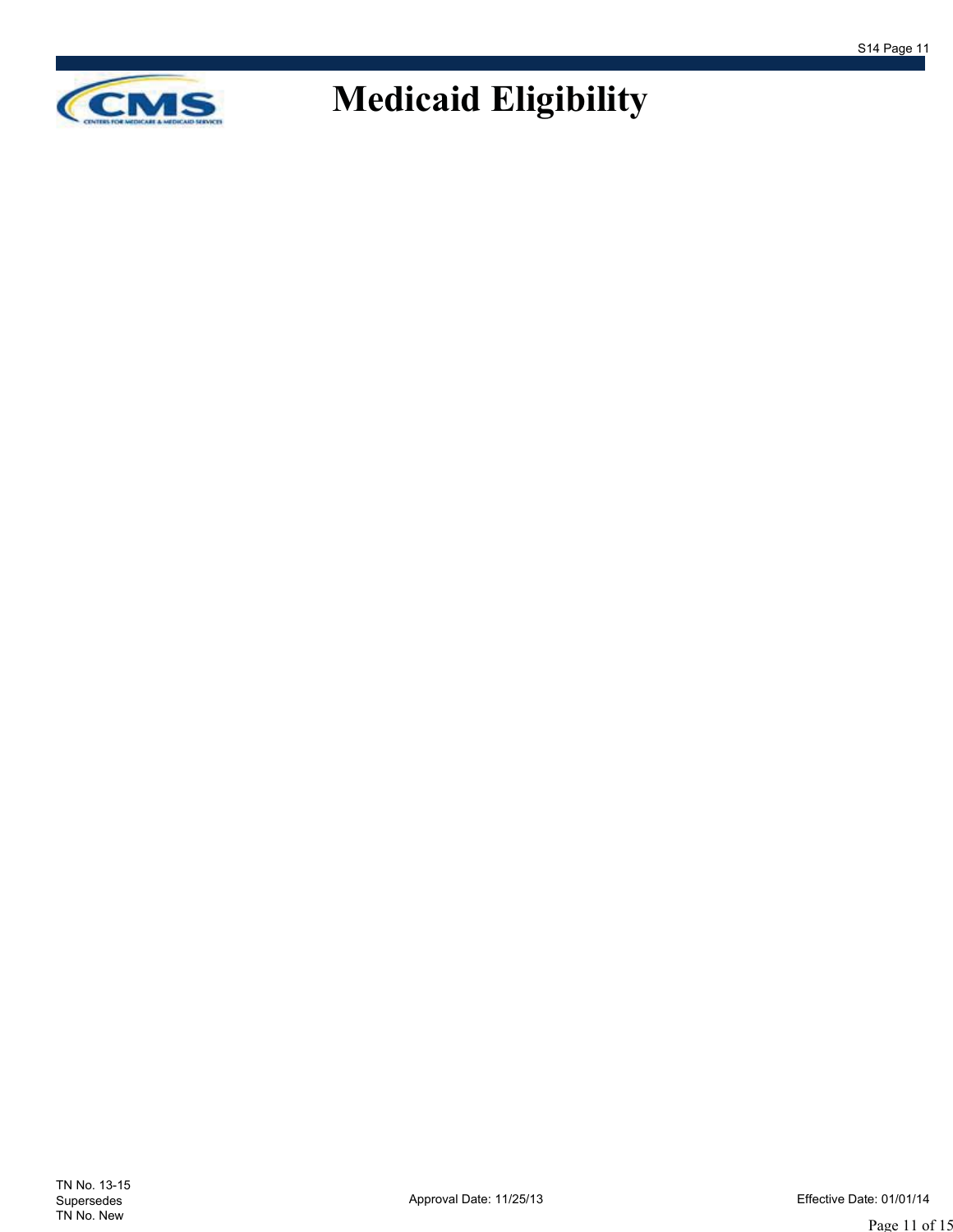

# **Medicaid Eligibility**

|                      | Household size          | Standard (\$) | Additional incremental amount<br>$\odot$ No<br>$\bigcirc$ Yes |                          |
|----------------------|-------------------------|---------------|---------------------------------------------------------------|--------------------------|
| $\ddot{}$            | $\vert$ 1               | 358           | X<br>Increment amount \$                                      |                          |
| $\pm  $              | $\vert$ 2               | 448           | $\boldsymbol{\mathsf{X}}$                                     |                          |
| $\div$               | $\vert 3 \vert$         | 507           | X                                                             |                          |
| $\ddot{\phantom{1}}$ | $\vert 4 \vert$         | 563           | X                                                             |                          |
| $\div$               | $\overline{\mathbf{5}}$ | 622           | X                                                             |                          |
| $\ddot{}$            | 6                       | 680           | X                                                             |                          |
| $\div$               | $\overline{7}$          | 738           | $\boldsymbol{\mathsf{X}}$                                     |                          |
| $\div$               | $\sqrt{8}$              | 795           | $\boldsymbol{\mathsf{X}}$                                     |                          |
| $\ddot{\phantom{1}}$ | $\overline{9}$          | 852           | $\boldsymbol{\mathsf{X}}$                                     |                          |
| $\pm  $              | 10                      | 910           | X                                                             |                          |
| $\ddot{}$            | $11\,$                  | 968           | $\boldsymbol{\mathsf{X}}$                                     |                          |
| $\pm  $              | 12                      | 1,026         | $\boldsymbol{\mathsf{X}}$                                     |                          |
| $\div$               | 13                      | 1,083         | X                                                             |                          |
| $\div$               | 14                      | 1,140         | $\boldsymbol{\mathsf{X}}$                                     |                          |
| $\pm  $              | 15                      | 1,198         | $\boldsymbol{\mathsf{X}}$                                     |                          |
| $\ddot{}$            | 16                      | 1,258         | X                                                             |                          |
|                      | $+$ 17                  | 1,312         | X                                                             |                          |
|                      | $+$   18                | 1,370         | X                                                             |                          |
|                      | $+$ 19                  | 1,428         | X                                                             |                          |
|                      | $+$ 20                  | 1,486         | X                                                             |                          |
| ٠                    | 21                      | 1,543         | X                                                             |                          |
| $\div$               | $22\,$                  | 1,599         | $\boldsymbol{\mathsf{X}}$                                     |                          |
| $\div$               | 23                      | 1,658         | X                                                             |                          |
| $\div$               | 24                      | 1,715         | X                                                             |                          |
|                      | $+$ 25                  | 1,772         | AX roval Date: 11/25/13                                       | Effective Date: 01/01/14 |

Page 12 of 15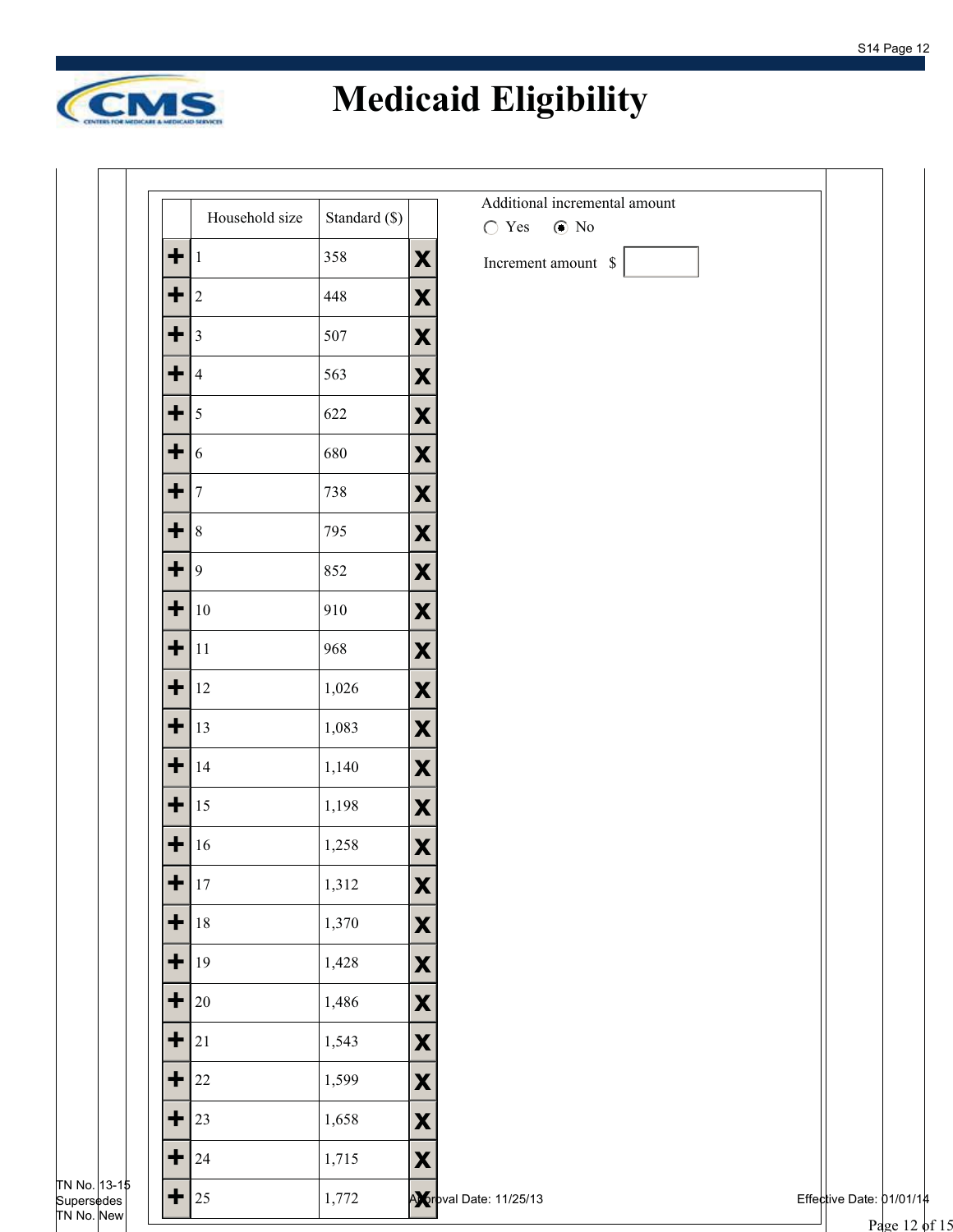

The dollar amounts increase automatically each year

 $\bigcirc$  Yes  $\bigcirc$  No

**AFDC Payment Standard in Effect As of July 16, 1996, increased by no more than the percentage increase in the Consumer Price Index for urban consumers (CPI-U) since such date.**

| The standard is as follows:                  |                               |  |
|----------------------------------------------|-------------------------------|--|
| <b>⊙</b> Statewide standard                  |                               |  |
| Standard varies by region                    |                               |  |
| Standard varies by living arrangement        |                               |  |
| $\bigcirc$ Standard varies in some other way |                               |  |
| Enter the statewide standard                 | Additional incremental amount |  |

**MAGI-equivalent AFDC Payment Standard in Effect As of July 16, 1996, increased by no more than the percentage increase in the Consumer Price Index for urban consumers (CPI-U) since such date**

| The standard is as follows:                      |               |                                                               |  |
|--------------------------------------------------|---------------|---------------------------------------------------------------|--|
| <b>⊙</b> Statewide standard                      |               |                                                               |  |
| $\bigcirc$ Standard varies by region             |               |                                                               |  |
| $\bigcirc$ Standard varies by living arrangement |               |                                                               |  |
| $\bigcirc$ Standard varies in some other way     |               |                                                               |  |
| Enter the statewide standard                     |               |                                                               |  |
| Household size                                   | Standard (\$) | Additional incremental amount<br>$\bigcirc$ Yes $\bigcirc$ No |  |
| ╈                                                |               | Increment amount \$                                           |  |
|                                                  |               |                                                               |  |

Page 13 of 15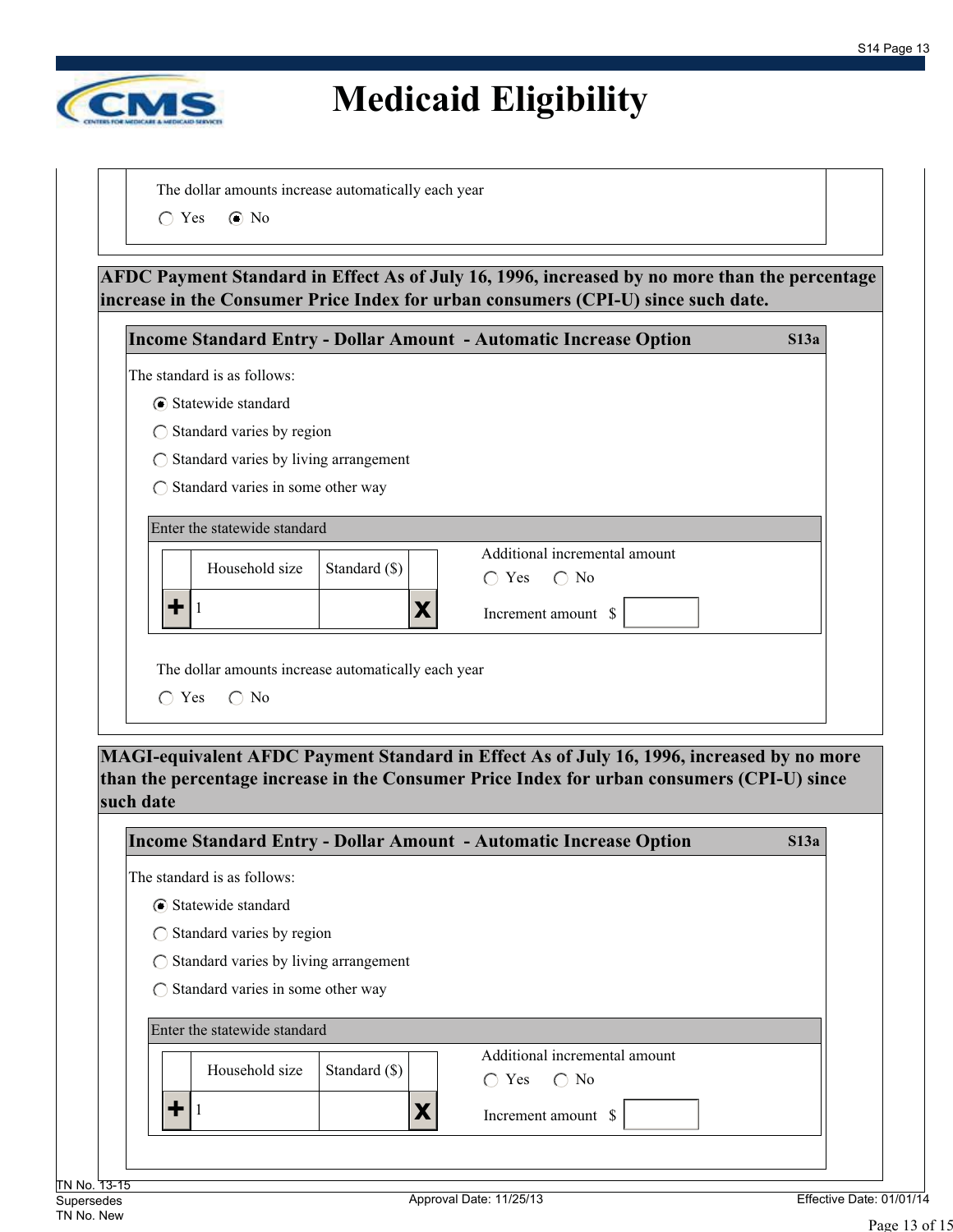

The dollar amounts increase automatically each year

 $\bigcirc$  Yes  $\bigcirc$  No

### **TANF payment standard**

| The standard is as follows:                                     |                                                                 |  |
|-----------------------------------------------------------------|-----------------------------------------------------------------|--|
| <b>⊙</b> Statewide standard                                     |                                                                 |  |
| Standard varies by region                                       |                                                                 |  |
| Standard varies by living arrangement                           |                                                                 |  |
| Standard varies in some other way                               |                                                                 |  |
| Enter the statewide standard<br>Household size<br>Standard (\$) | Additional incremental amount<br>$\bigcirc$ Yes<br>$\bigcap$ No |  |
| X                                                               | Increment amount \$                                             |  |

### **MAGI-equivalent TANF payment standard**

| The standard is as follows:                         |                                                                                     |  |
|-----------------------------------------------------|-------------------------------------------------------------------------------------|--|
| <b>⊙</b> Statewide standard                         |                                                                                     |  |
| $\bigcirc$ Standard varies by region                |                                                                                     |  |
| Standard varies by living arrangement<br>∩          |                                                                                     |  |
| Standard varies in some other way                   |                                                                                     |  |
| Enter the statewide standard                        |                                                                                     |  |
| Household size                                      | Additional incremental amount<br>Standard (\$)<br>$\bigcirc$ No<br>Yes<br>$\bigcap$ |  |
| ÷                                                   | Х<br>Increment amount \$                                                            |  |
| The dollar amounts increase automatically each year |                                                                                     |  |
| $\bigcirc$ No<br>$\bigcirc$ Yes                     |                                                                                     |  |